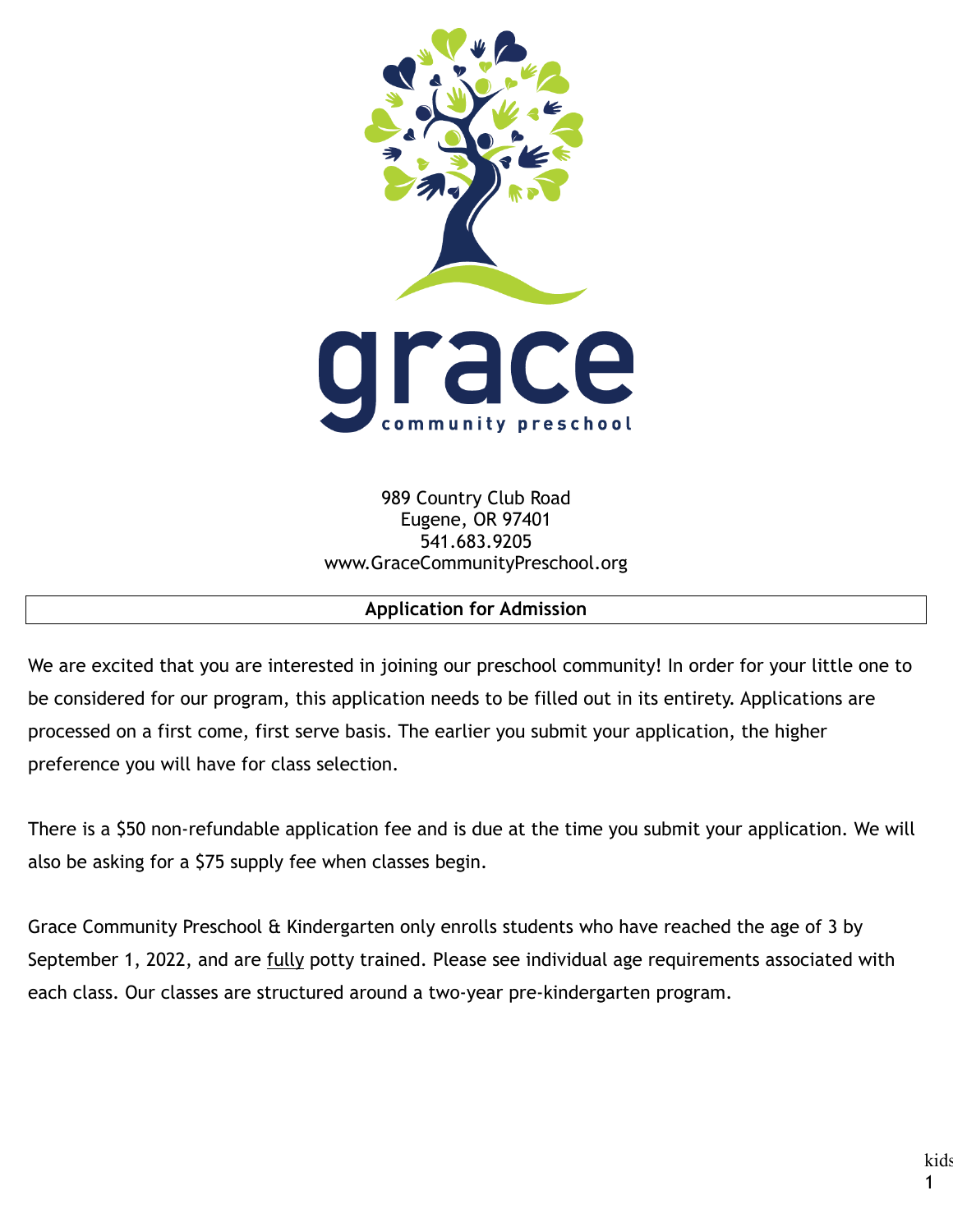|                                                                                                                                                                                                             | <b>Student Application</b> |        |  |
|-------------------------------------------------------------------------------------------------------------------------------------------------------------------------------------------------------------|----------------------------|--------|--|
| Last                                                                                                                                                                                                        | First                      | Middle |  |
|                                                                                                                                                                                                             |                            |        |  |
| <b>Gender:</b> [ ] Male [ ] Female                                                                                                                                                                          |                            |        |  |
|                                                                                                                                                                                                             |                            |        |  |
|                                                                                                                                                                                                             |                            |        |  |
|                                                                                                                                                                                                             |                            |        |  |
| Primary Phone Number: National Contract of the Contract of the Contract of the Contract of the Contract of the                                                                                              |                            |        |  |
|                                                                                                                                                                                                             |                            |        |  |
| Is your mailing address the same as your home address? [ ] Yes [ ] No                                                                                                                                       |                            |        |  |
| If you answered no, please indicate your home address here:                                                                                                                                                 |                            |        |  |
| ,我们也不会有什么?""我们的人,我们也不会有什么?""我们的人,我们也不会有什么?""我们的人,我们也不会有什么?""我们的人,我们也不会有什么?""我们的人                                                                                                                            |                            |        |  |
| What is the primary language spoken at home? ___________________________________                                                                                                                            |                            |        |  |
|                                                                                                                                                                                                             |                            |        |  |
|                                                                                                                                                                                                             |                            |        |  |
|                                                                                                                                                                                                             |                            |        |  |
| How did you hear about Grace Community Preschool & Kindergarten? ________________                                                                                                                           |                            |        |  |
| <u> 1989 - Andrea Santa Alemania, amerikana amerikana amerikana amerikana amerikana amerikana amerikana amerikan</u>                                                                                        |                            |        |  |
| Does your child have any prior preschool experience? If so, where? _________________________________                                                                                                        |                            |        |  |
| ,我们也不能会有一个人的事情。""我们的人们是不是我们的人,我们也不能会有一个人的人,我们也不能会有一个人的人,我们也不能会有一个人的人,我们也不能会有一个人的                                                                                                                            |                            |        |  |
|                                                                                                                                                                                                             |                            |        |  |
| <u> 1989 - Johann Stoff, amerikansk politiker (d. 1989)</u>                                                                                                                                                 |                            |        |  |
| What are some of your child's favorite things? __________________________________                                                                                                                           |                            |        |  |
|                                                                                                                                                                                                             |                            |        |  |
| <u> 1989 - Andrea Santana, amerikana amerikana amerikana amerikana amerikana amerikana amerikana amerikana amerika</u><br>Does your child have any fears we should be aware of? ___________________________ |                            |        |  |
|                                                                                                                                                                                                             |                            |        |  |
|                                                                                                                                                                                                             |                            |        |  |

kids 2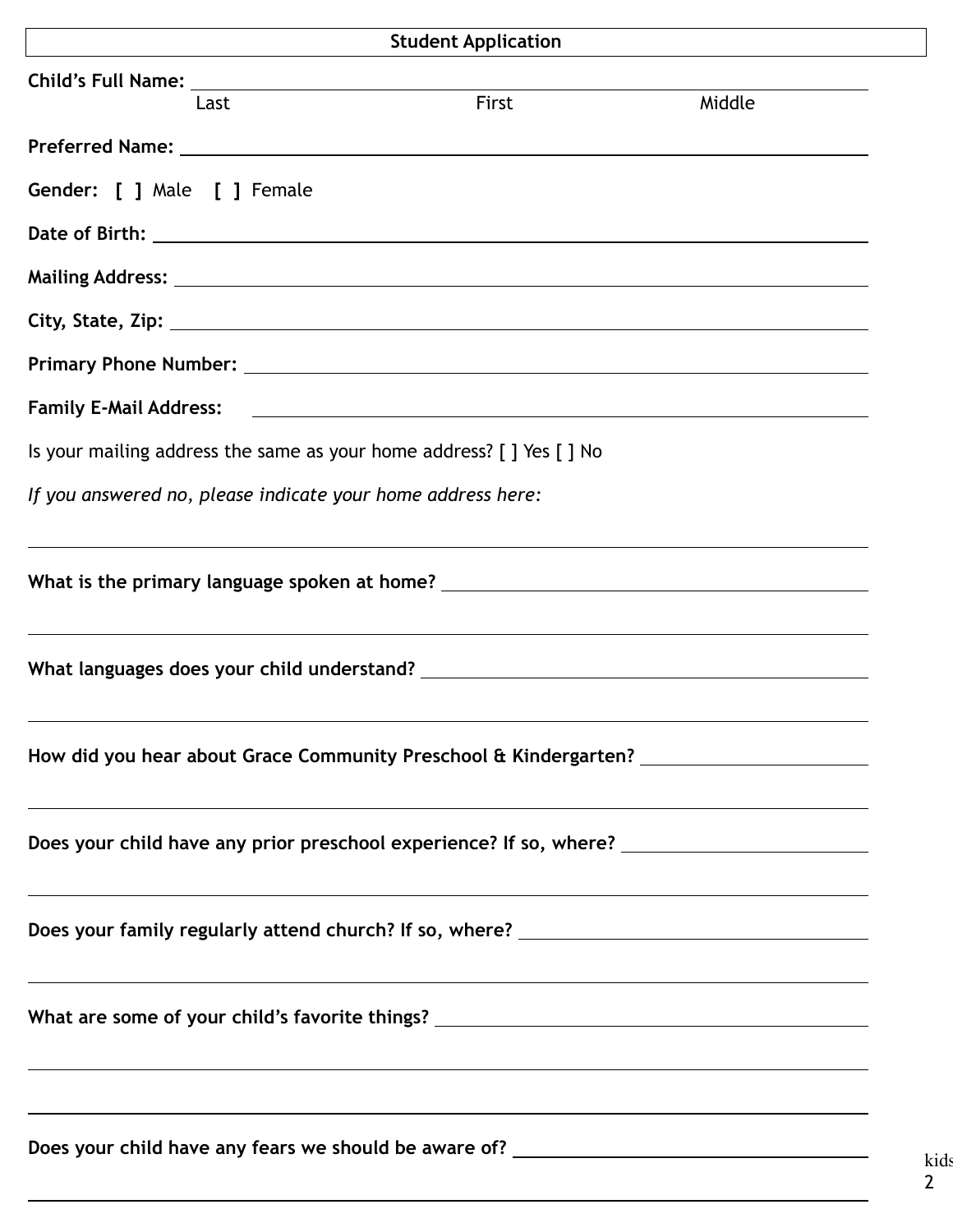| What would you like your child to glean from his/her preschool experience? |  |  |  |  |
|----------------------------------------------------------------------------|--|--|--|--|
|                                                                            |  |  |  |  |
| Anything else we should know about your child?                             |  |  |  |  |
|                                                                            |  |  |  |  |

 $\overline{a}$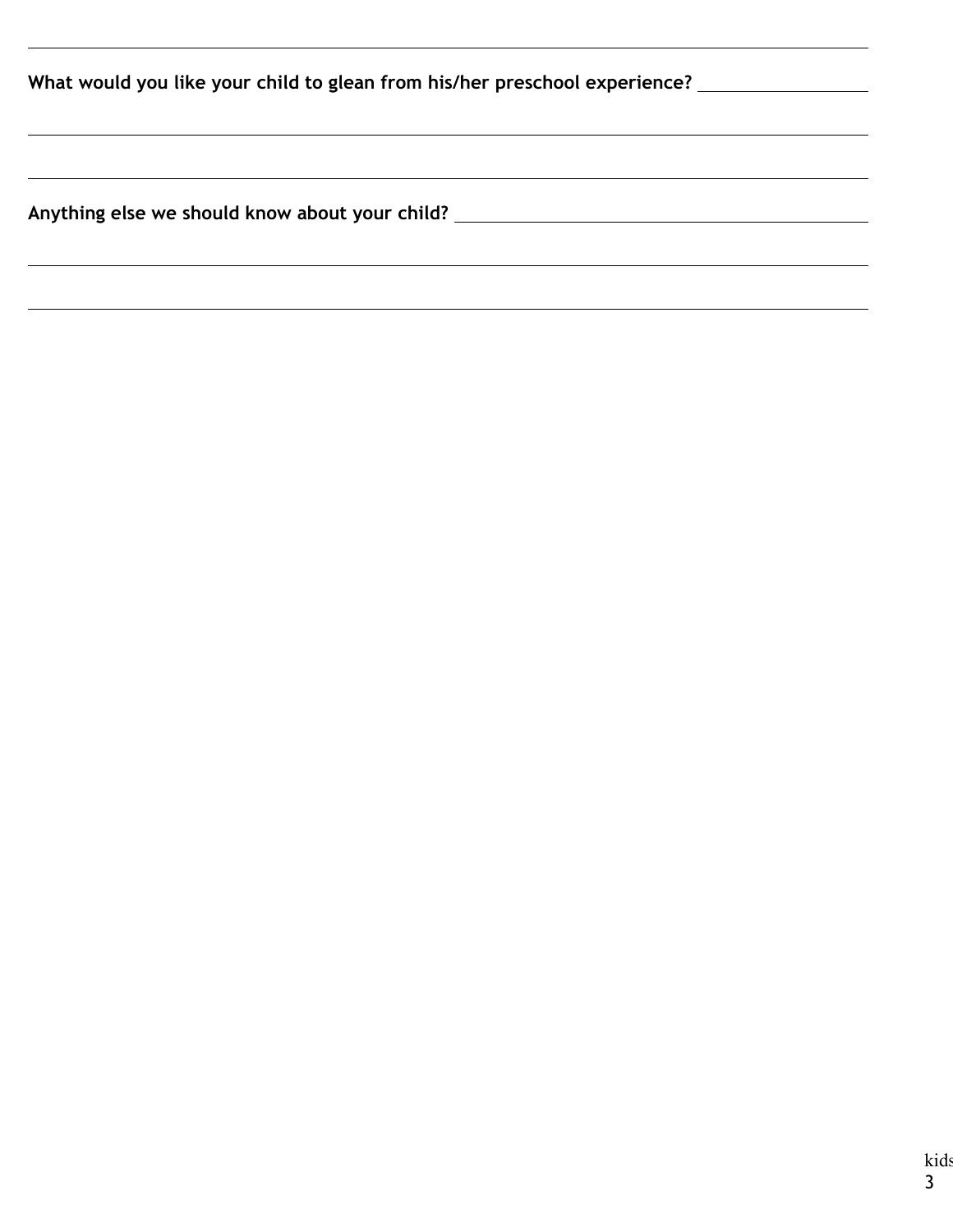# **Parent/Guardian & Family Information**

| <b>PARENT/GUARDIAN #1 INFORMATION</b>                                                 |  |                                         |
|---------------------------------------------------------------------------------------|--|-----------------------------------------|
|                                                                                       |  |                                         |
|                                                                                       |  |                                         |
|                                                                                       |  |                                         |
|                                                                                       |  |                                         |
|                                                                                       |  |                                         |
|                                                                                       |  |                                         |
|                                                                                       |  |                                         |
| ,我们也不会有什么。""我们的人,我们也不会有什么?""我们的人,我们也不会有什么?""我们的人,我们也不会有什么?""我们的人,我们也不会有什么?""我们的人      |  |                                         |
|                                                                                       |  |                                         |
| <b>PARENT/GUARDIAN #2 INFORMATION</b>                                                 |  |                                         |
|                                                                                       |  |                                         |
|                                                                                       |  |                                         |
|                                                                                       |  |                                         |
| <b>Primary Phone:</b>                                                                 |  | ____________ [ ] home [ ] cell [ ] work |
|                                                                                       |  |                                         |
|                                                                                       |  |                                         |
|                                                                                       |  |                                         |
| ,我们也不会有什么。""我们的人,我们也不会有什么?""我们的人,我们也不会有什么?""我们的人,我们也不会有什么?""我们的人,我们也不会有什么?""我们的人      |  |                                         |
|                                                                                       |  |                                         |
| <b>Parents Martial Status:</b> [] Married [] Separated [] Divorced [] Other: ________ |  |                                         |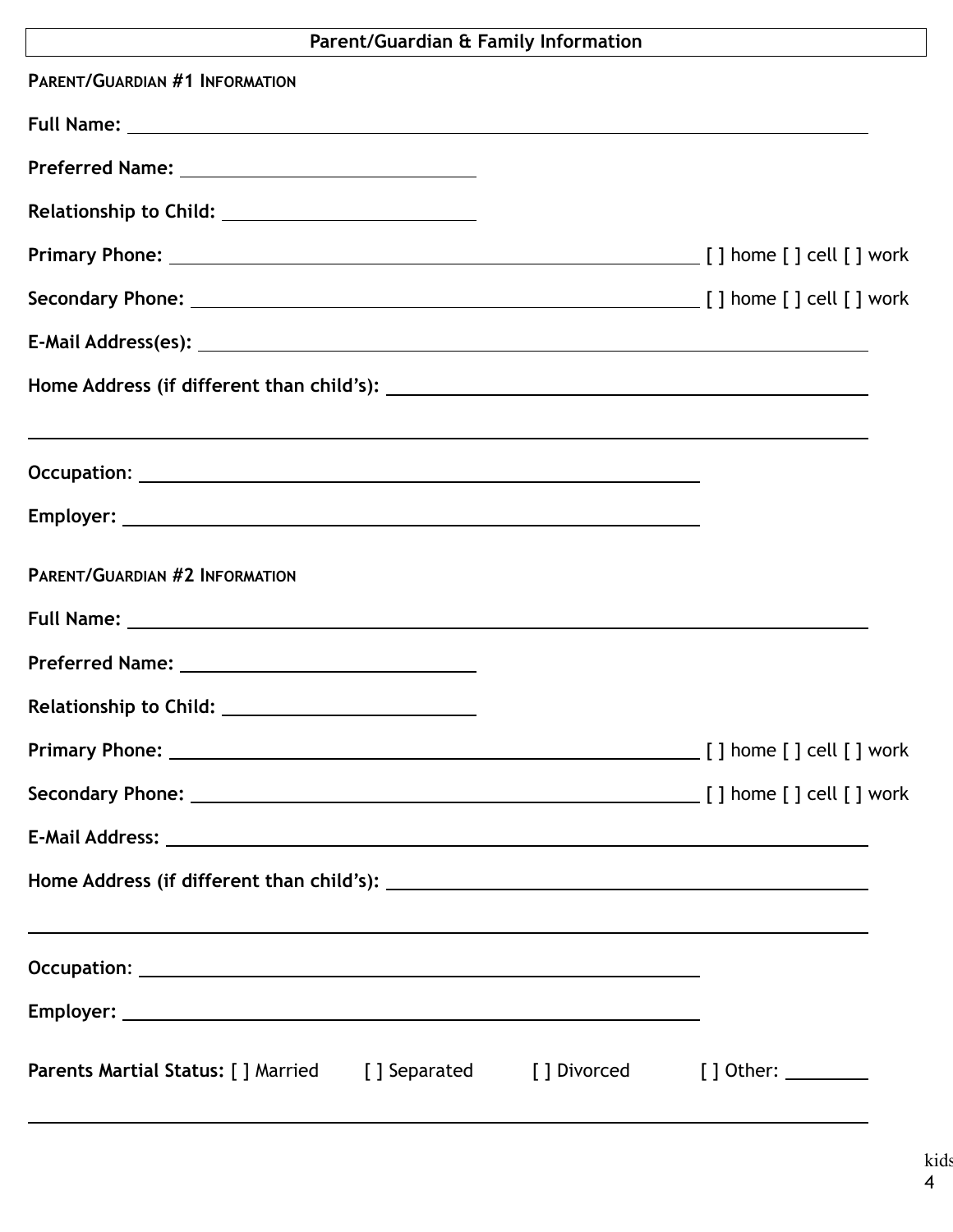$\overline{a}$ 

 $\overline{a}$ 

 $\overline{a}$ 

**Do you have any other children applying for admission to Grace Community Preschool &** 

**Kindergarten? If so, please indicate their names and ages here:**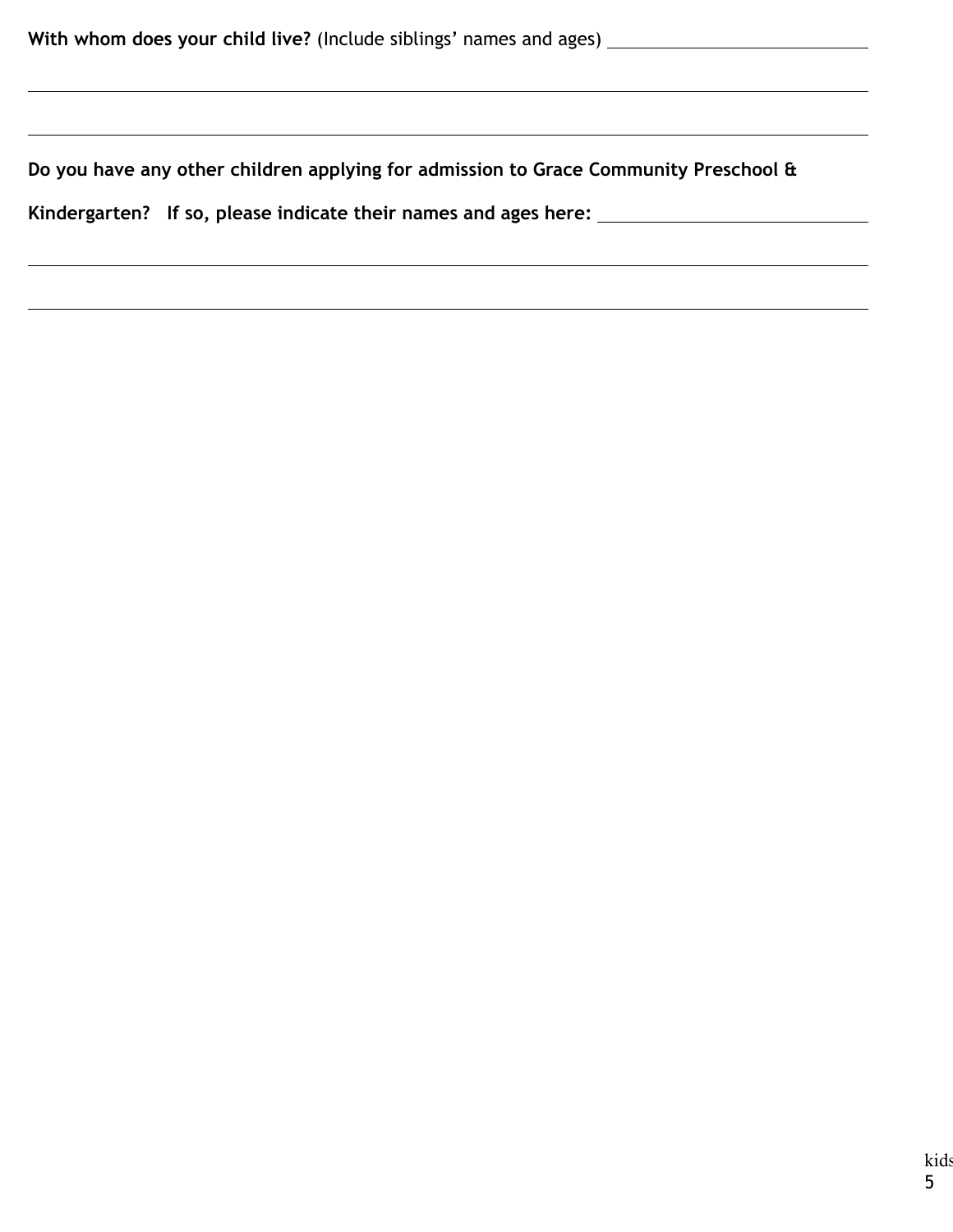## **EMERGENCY CONTACTS SHOULD BE DIFFERENT THAN THE PARENT(S)/GUARDIAN(S) LISTED ABOVE.**

| ,我们也不会有什么。""我们的人,我们也不会有什么?""我们的人,我们也不会有什么?""我们的人,我们也不会有什么?""我们的人,我们也不会有什么?""我们的人                                                                                                                                                                                            |  |
|-----------------------------------------------------------------------------------------------------------------------------------------------------------------------------------------------------------------------------------------------------------------------------|--|
|                                                                                                                                                                                                                                                                             |  |
| <b>EMERGENCY CONTACT #2 INFORMATION</b>                                                                                                                                                                                                                                     |  |
|                                                                                                                                                                                                                                                                             |  |
|                                                                                                                                                                                                                                                                             |  |
|                                                                                                                                                                                                                                                                             |  |
|                                                                                                                                                                                                                                                                             |  |
|                                                                                                                                                                                                                                                                             |  |
|                                                                                                                                                                                                                                                                             |  |
|                                                                                                                                                                                                                                                                             |  |
|                                                                                                                                                                                                                                                                             |  |
|                                                                                                                                                                                                                                                                             |  |
| <u> 1989 - Johann Stein, marwolaethau a bhann an t-Amhair an t-Amhair an t-Amhair an t-Amhair an t-Amhair an t-A</u><br><b>Pick-Up Information</b><br><u> 1989 - Johann Barbara, martin amerikan basar dan berasal dan berasal dalam basar dalam basar dalam basar dala</u> |  |

Grace Community Preschool & Kindergarten has a strict pick-up policy in order to ensure each child's safety. Paperwork regarding individuals authorized to pick up will be available.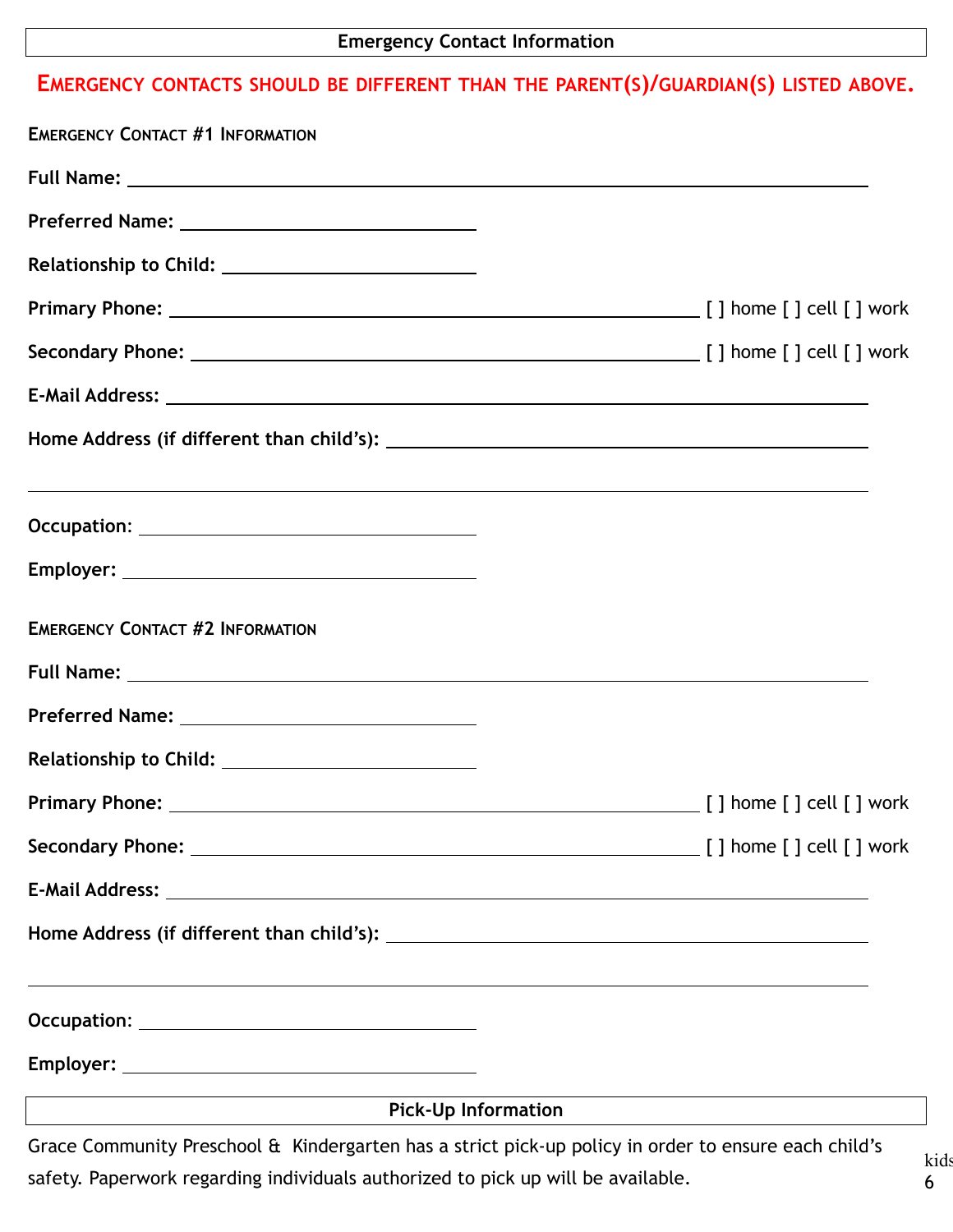## **Medical Information**

## **PLEASE ATTACH A COPY OF YOUR CHILD'S IMMUNIZATION RECORDS TO THIS APPLICATION.**

| <b>Child's Physician:</b>                                                                                                                                                                                                     |                        |
|-------------------------------------------------------------------------------------------------------------------------------------------------------------------------------------------------------------------------------|------------------------|
| Name: Name and the second contract of the second contract of the second contract of the second contract of the second contract of the second contract of the second contract of the second contract of the second contract of |                        |
|                                                                                                                                                                                                                               |                        |
|                                                                                                                                                                                                                               |                        |
|                                                                                                                                                                                                                               |                        |
| <b>Child's Insurance Information:</b>                                                                                                                                                                                         |                        |
|                                                                                                                                                                                                                               |                        |
|                                                                                                                                                                                                                               |                        |
| $ID \#:\_$                                                                                                                                                                                                                    |                        |
|                                                                                                                                                                                                                               |                        |
| In the event you cannot be reached, do you give Grace Community Preschool & Kindergarten                                                                                                                                      |                        |
| permission to have your child transported and treated by an emergency room or urgent care facility?                                                                                                                           |                        |
| [] Yes (Please sign and date here)                                                                                                                                                                                            |                        |
|                                                                                                                                                                                                                               | Date: <b>Example 2</b> |
| $\lceil \, \rceil$ No                                                                                                                                                                                                         |                        |
|                                                                                                                                                                                                                               |                        |
| Has your child ever been seriously ill? [ ] Y [ ] N (If yes, please provide details including dates):                                                                                                                         |                        |

 $\overline{a}$ 

 $\overline{a}$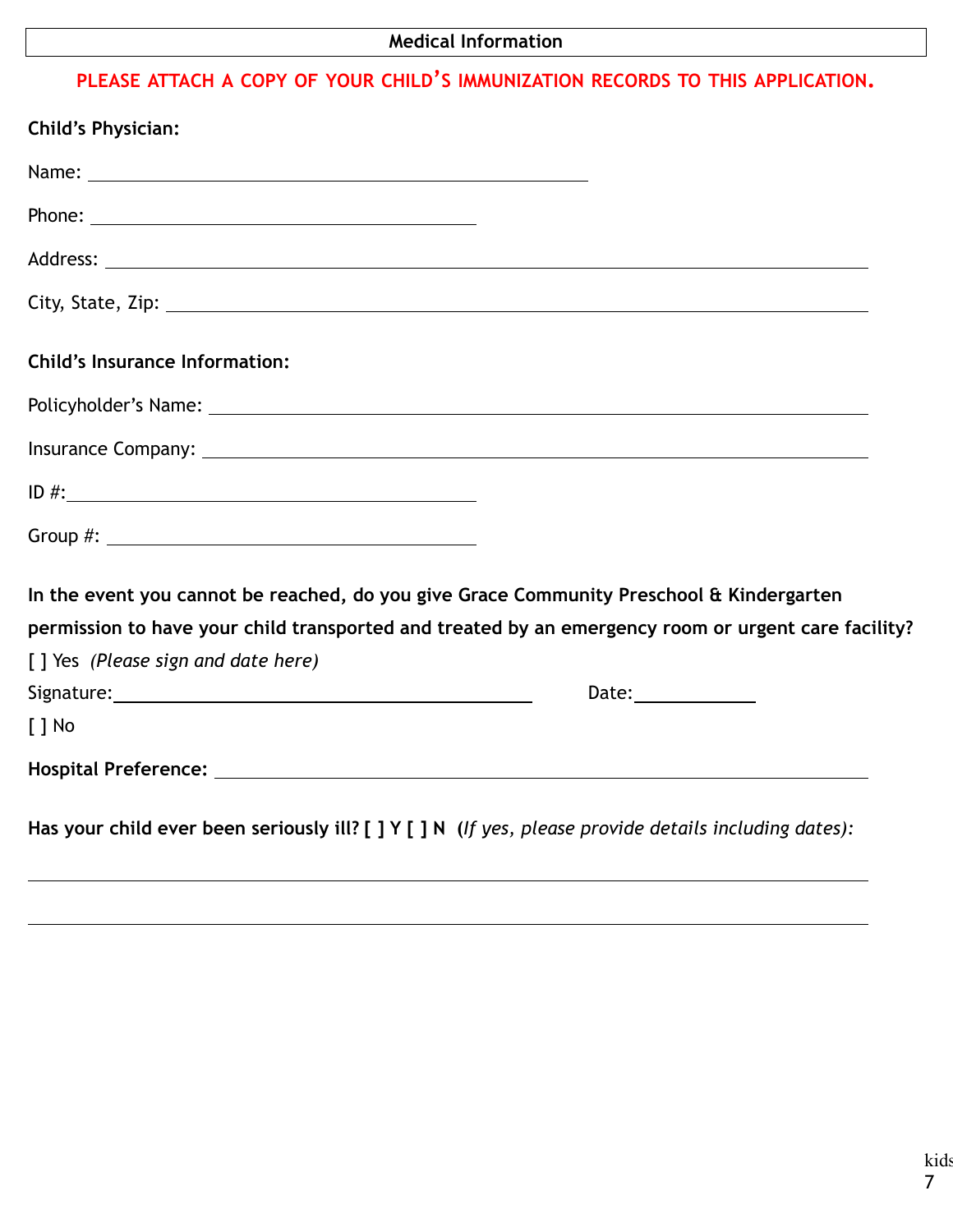| Has your child exhibited hand dominance? [ ] Y [ ] N If yes, which hand? [ ] Left [ ] Right |                                                                                                                  |                         |  |  |  |  |
|---------------------------------------------------------------------------------------------|------------------------------------------------------------------------------------------------------------------|-------------------------|--|--|--|--|
| Does your child take any medication on a regular basis? [ ] Y [ ] N                         |                                                                                                                  |                         |  |  |  |  |
|                                                                                             |                                                                                                                  |                         |  |  |  |  |
|                                                                                             |                                                                                                                  |                         |  |  |  |  |
| <b>Child's Medical History:</b>                                                             |                                                                                                                  |                         |  |  |  |  |
| Please identify if you have any concerns for your child in the following areas:             |                                                                                                                  |                         |  |  |  |  |
| [ ] Physical Development                                                                    | [ ] Emotional Development                                                                                        | [] Behavioral Issues    |  |  |  |  |
| [ ] Vision                                                                                  | Does your child wear glasses?                                                                                    | $[$ $]$ $Y$ $[$ $]$ $N$ |  |  |  |  |
| [ ] Hearing                                                                                 | Does your child use hearing aids?                                                                                | $[$ $]$ $Y$ $[$ $]$ $N$ |  |  |  |  |
| [ ] Speech                                                                                  | Is your child in speech therapy? $[ ] Y [ ] N$                                                                   |                         |  |  |  |  |
| [] Respiratory Health (Asthma, etc.) [] Allergies_______________________________            |                                                                                                                  |                         |  |  |  |  |
| [ ] Nutrition/Eating                                                                        | ,我们也不会有什么。""我们的人,我们也不会有什么?""我们的人,我们也不会有什么?""我们的人,我们也不会有什么?""我们的人,我们也不会有什么?""我们的人<br>Is your child a picky eater? | $[$ $]$ $Y$ $[$ $]$ $N$ |  |  |  |  |
| Does your child have any dietary restrictions? [ ] Y [ ] N                                  |                                                                                                                  |                         |  |  |  |  |
|                                                                                             |                                                                                                                  |                         |  |  |  |  |
|                                                                                             |                                                                                                                  |                         |  |  |  |  |
|                                                                                             |                                                                                                                  |                         |  |  |  |  |
|                                                                                             |                                                                                                                  |                         |  |  |  |  |
|                                                                                             |                                                                                                                  |                         |  |  |  |  |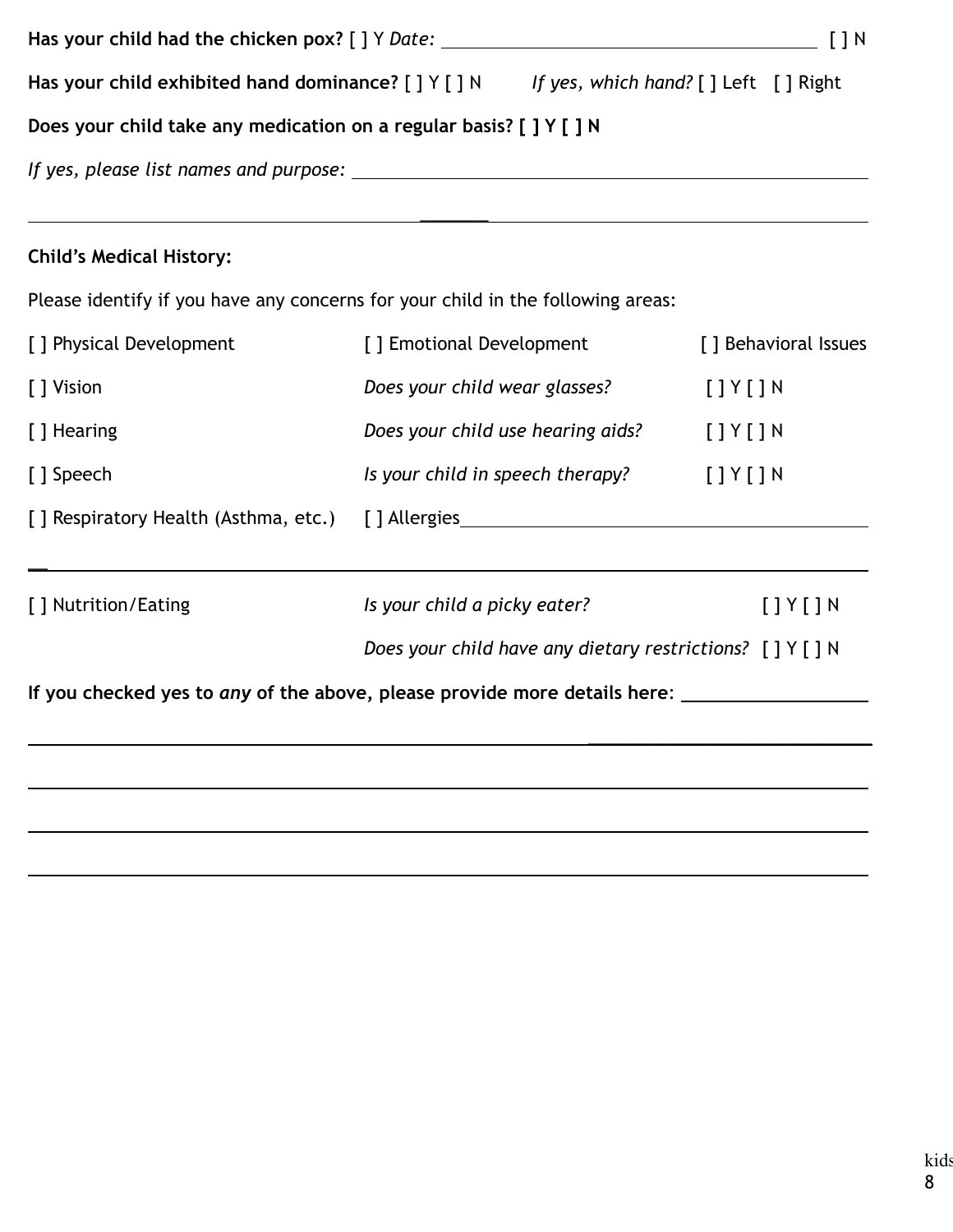#### **Potty Training**

It is required that all children at Grace Community Preschool & Kindergarten be potty trained. Grace Community Preschool & Kindergarten defines a potty trained student as a child who wears underwear during the day and clearly communicates a need to use the restroom. This ensures that our teachers may focus on teaching and not on changing diapers. Grace will be extended to children who have accidents infrequently. If a child is still wetting his/her pants on a daily basis, (s)he is not be ready for our program. Children will be asked frequently during the day if they need to use the restroom. We ask families to provide a full change of clothes to leave at the preschool in case of an accident.

#### **Is your child potty trained?**

**[ ] YES** (*for how long?*)

 $\overline{a}$ 

 $\overline{a}$ 

 $\overline{a}$ 

**[ ] NO** *(what is your estimated completion date for training):* 

**How does your child communicate a need to use the restroom?**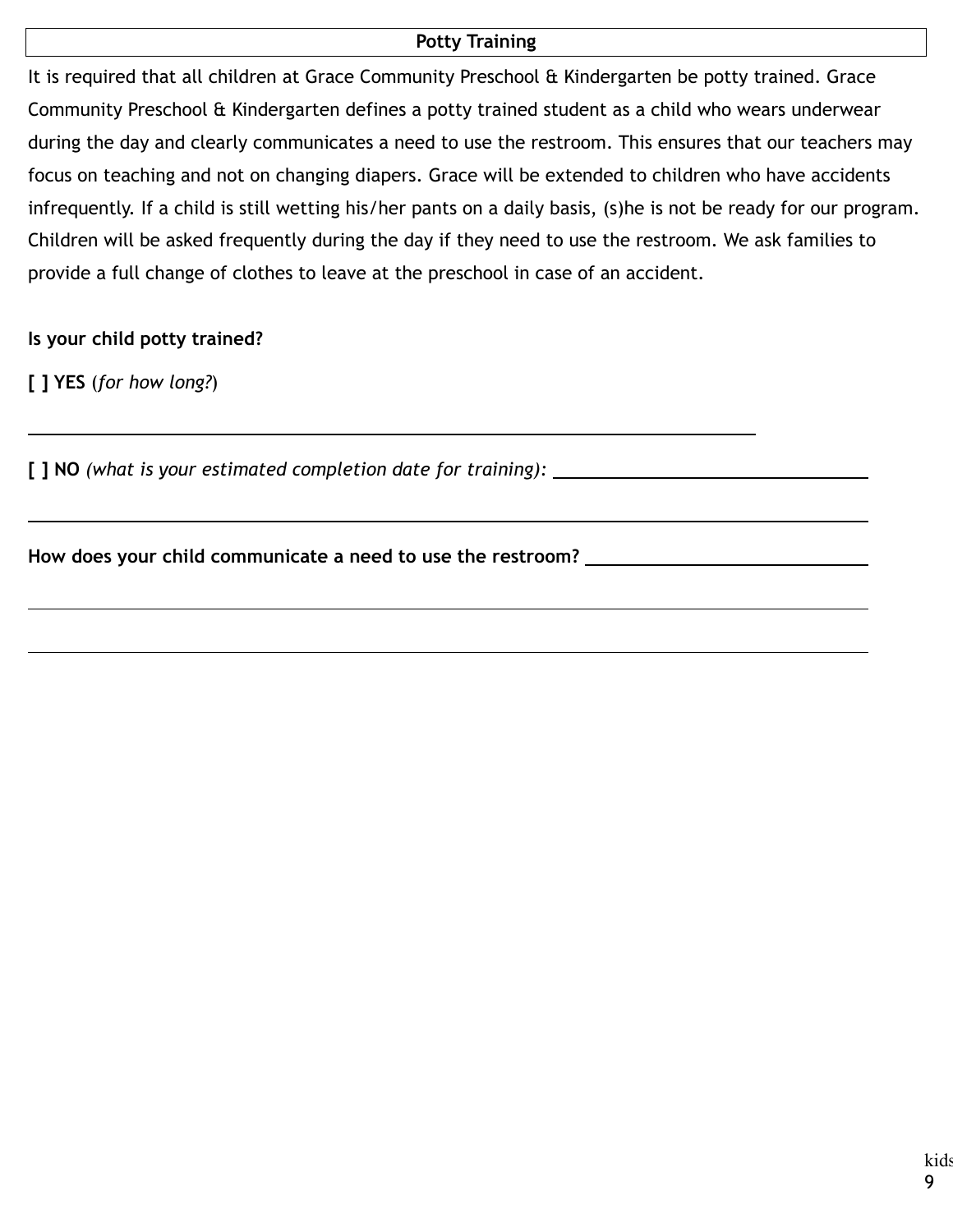## *All Classes Are Held From 9am – Noon*

#### **First-Year Students:** *(must be age 3 by September 1st of the current school year)*

[] 2 Days/Week (\$185/month) Monday & Tuesday Class Wednesday & Thursday Class

### **3 Day Pre-Kindergarten Students** *(must be age 4 by September 1st of the current school year)*

[ ] 3 Days/Week (\$215/month)

Monday, Tuesday, & Wednesday

### **4 Day Pre-Kindergarten Students** *(must be age 4 by September 1st of the current school year)*

### [ ] 4 Days/Week (\$275/month)

Monday, Tuesday, Wednesday & Thursday

#### *Kindergarten Class Schedule*

#### **5 day Kindergarten Students** *(must be age 5 by September 1st of the current school year)*

[ ] 5 Days/Week (\$325/month)

Monday, Tuesday, Wednesday, Thursday & Friday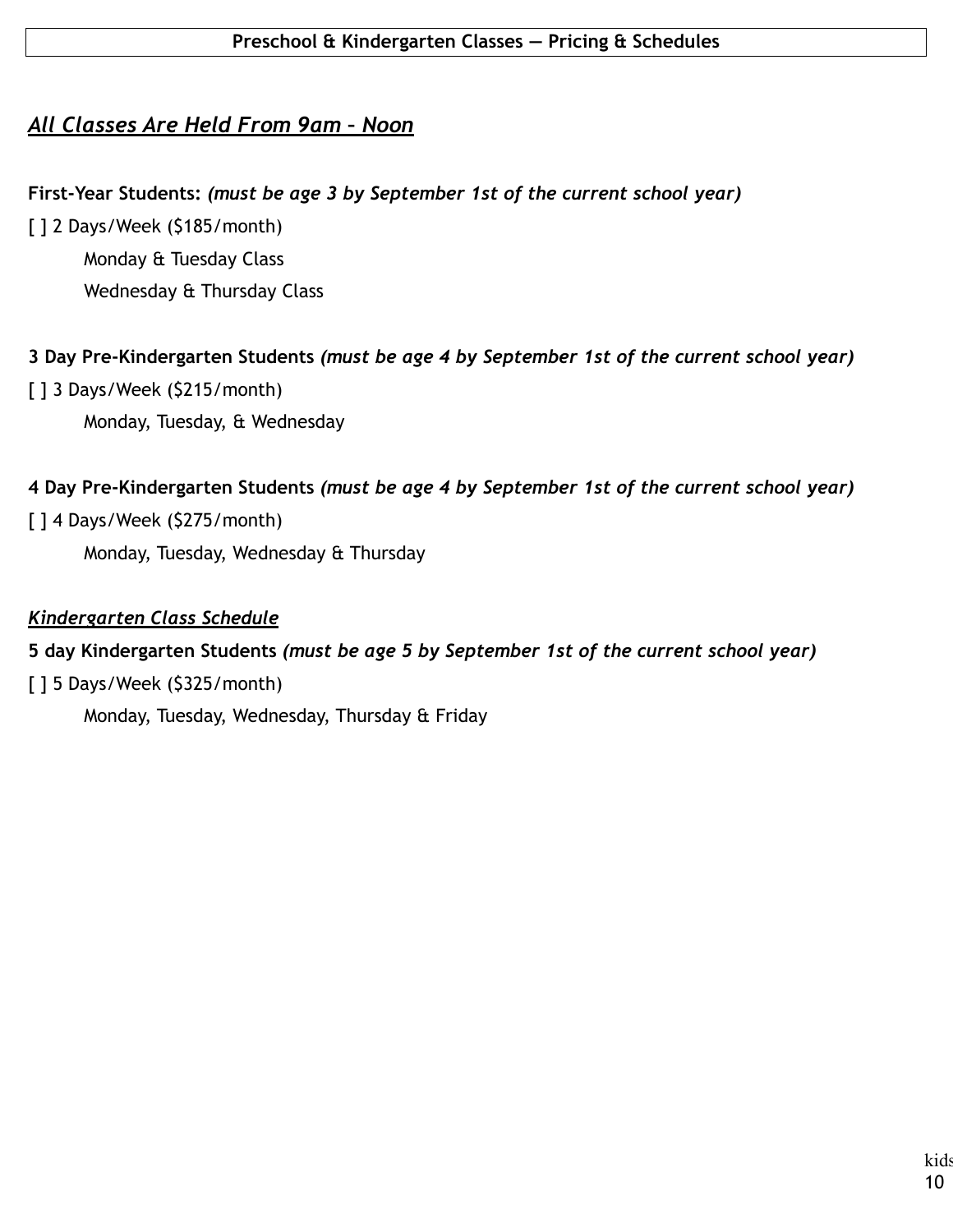#### **PAYMENT PLANS:**

[ ] Pay tuition *monthly*.

•Preschool tuition payments are payed equally over 10 months, beginning with the first payment in September and ending in June. Each month's payment is due on the 5<sup>th</sup> of the month.

2-Day Program: \$185/month

3-Day Program: \$215/month

4-Day Program: \$276/month

5-Day Program: \$325/month

[ ] Pay tuition *annually*.

•Due first day of school – prices shown reflect 5% discount on total tuition for school year.

2-Day Program: \$1,757/year

3-Day Program: \$2,042/year

4-Day Program: \$2,612/year

5-Day Program: \$3,087/year

#### *Sibling Discount:*

Wherein two or more children in the same household are enrolled in Grace Community Preschool & Kindergarten, a 20% tuition discount will be given to the additional child(ren) whose class cost is the lesser of them. (For example, a family with a children in the First-Year and 4-Day classes would be given the discount on the First-Year class tuition.)

Discounted 2-Day Program Cost: \$148/month Discounted 3-Day Program Cost: \$172/month Discounted 4-Day Program Cost: \$220/month Discounted 5-Day Program Cost: \$260/month

*Other Fees:*

- **LATE FEE:** For every week your tuition is late, you will be charged an additional \$10. You will be charged the first \$10 on the 6th of September if your initial tuition payment has not been received.
- **LATE PICK UP FEE:** Children are expected to be picked up by 12:05pm for preschool classes, and within 5 minutes after each kindergarten class. For every minute a child remains under the preschool's supervision after the designated pick-up time, a \$1 fee is applied. If a parent/guardian knows in advance that (s)he is running behind, it is in his/her best interest to notify the preschool. Frequent late pick-ups may result in a family being asked to leave the preschool/kindergarten program.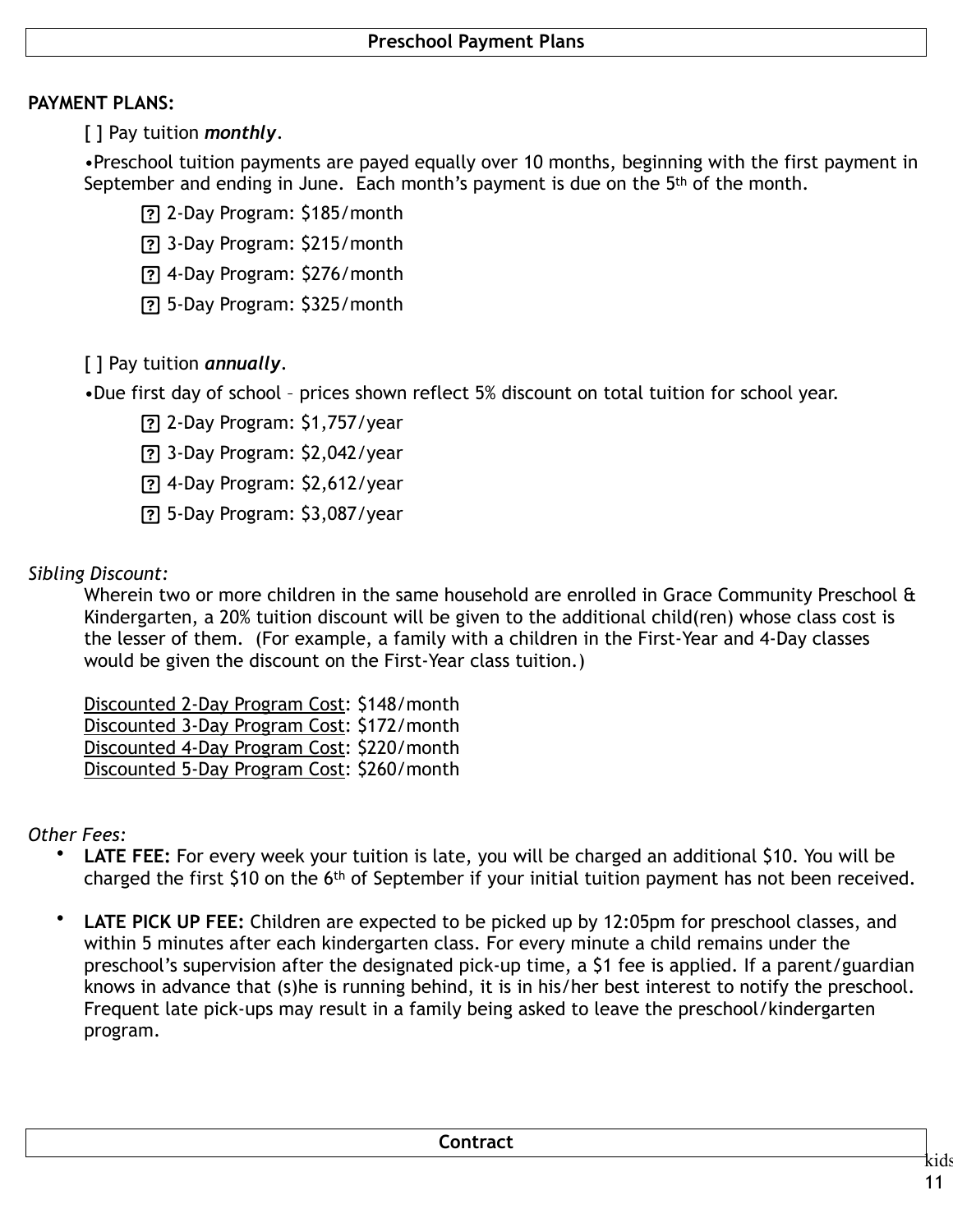Mission Statement and Values: **G**race **C**ommunity **P**reschool & Kindergarten strives to *give children purpose*. We recognize the **potential** in children as unique creations of God. We value the **partnership**  with parents and families. We ensure quality **provision** through our school, facility, and staff. We believe in **play,** as learning is fun and creative. We have a **passion** for treating children with love, kindness, and respect.

Admission Policy: Grace Community Preschool & Kindergarten welcomes children who have reached the age of three by September 1, 2022 regardless of sex, race, color, creed or national origin. Application for admission to the preschool is open to any child. Applications are reviewed by the preschool's board to make sure the individual child's needs may be met. It is a requirement that children are fully potty trained. Grace Community Preschool & Kindergarten is a Christian organization and Bible based lessons are part of each day's activity.

Grace Community Preschool & Kindergarten reserves the right to immediately terminate any child's enrollment whose behavior becomes dangerous to other children and/or staff members and/or his/ herself. Other grounds for termination include but are not limited to the following:

- \* Repeated lateness on the part of the parent at pick-up time
- \* Frequent unexcused absences
- \* Disrespectful behavior from the child towards others in the program
- \* The inability of a child to adjust to the program
- \* Late tuition payment

All parents/guardians of applying students will be expected to provide the following the first week of school:

- [] The child's immunization records with application.
- [ ] Parent/Guardian photo ID

#### **All items above must be submitted, regardless of whether a student is new or returning.**

Preschool & Kindergarten program for a period of six weeks, a new application and application fee will be  $_{\rm kids}$ 12 Any parent/guardian planning to remove their child from Grace Community Preschool & Kindergarten must give the director two weeks notice prior to removal. Tuition must be paid in full through the current month. Any payments made in advance (i.e. tuition for entire year paid) will be deemed non-refundable unless the Preschool Board decides otherwise. Once a child has been out of the Grace Community required.